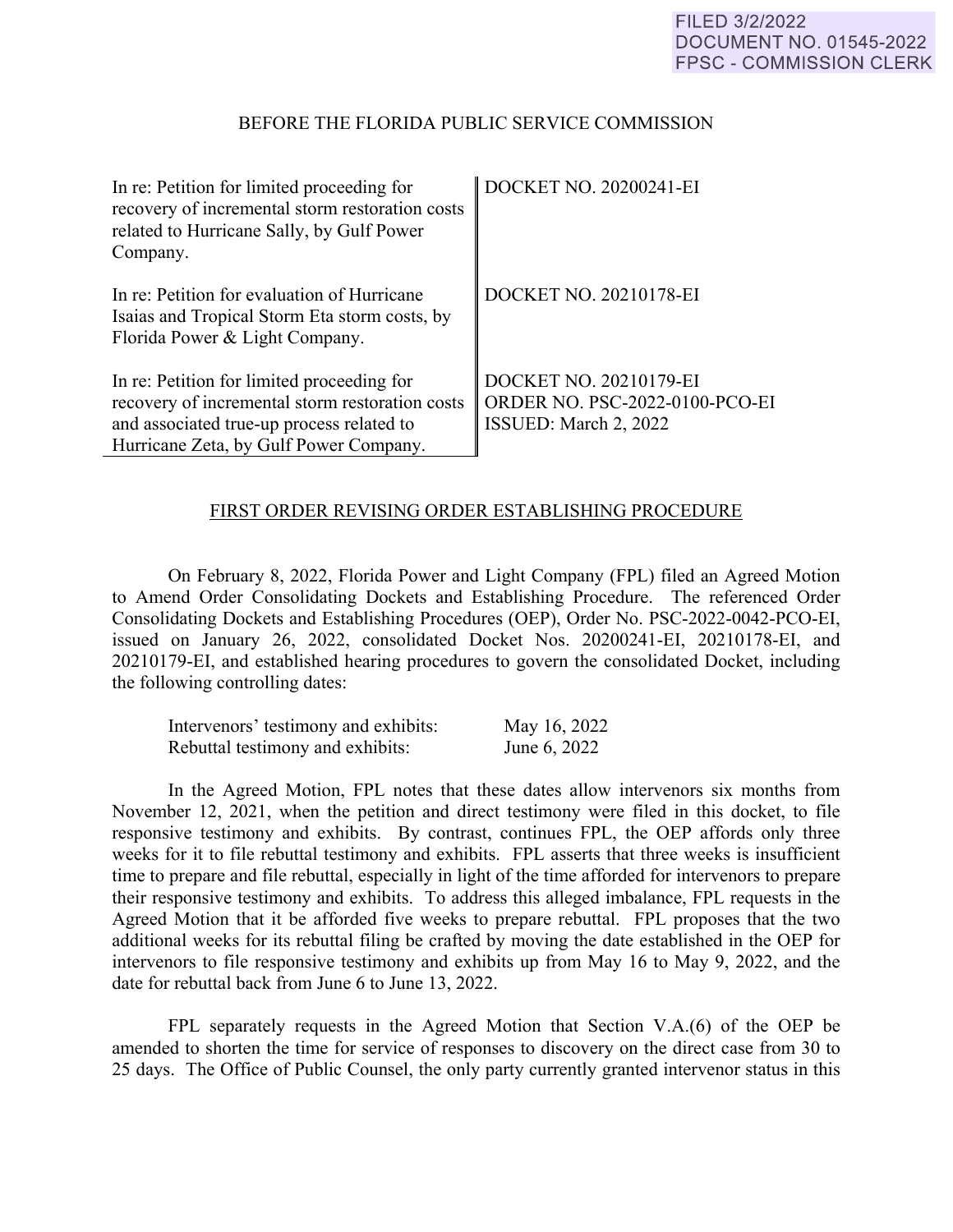ORDER NO. PSC-2022-0100-PCO-EI DOCKET NO. 20200241-EI DOCKET NO. 20210178-EI DOCKET NO. 20210179-EI PAGE 2

docket, agrees with FPL's requests to amend Sections IX.(2) & .(4) and V.A.(6) of the OEP as set forth above.

 I find that the facts support this request and that FPL should be afforded five instead of three weeks to prepare and file its rebuttal. However, the request by FPL to create one of the additional weeks by extending the due date of rebuttal from June  $6<sup>th</sup>$  to June  $13<sup>th</sup>$  raises a new timing issue. Specifically, because the discovery deadline established by the OEP is June 21, 2022, FPL's suggested extension would result in the discovery period on rebuttal being reduced from 15 to 8 days. Section V.A.(6) of the OEP, which is not part of the Motion's request, provides that responses to discovery requests made after rebuttal is filed are due within 7 days. Thus, under this existing deadline and FPL's requested extension, intervenors and Commission staff would have only one day after receiving rebuttal to propound any written discovery regarding that testimony and the accompanying exhibits. There would be no opportunity for a second round of written discovery or depositions after responses to that first round are received.

 To accommodate FPL's request for additional time to file rebuttal while also affording adequate time for discovery thereon and maintaining the current prehearing and hearing dates, the Motion is granted in part and the deadlines in the OEP are modified as follows:

# **V. Discovery Procedures**

## A. General Requirements

(6) For discovery requests made prior to the filing of the utility's rebuttal testimony, discovery responses shall be served within 30 25 days (inclusive of mailing) of receipt of the discovery request.

## **IX. Controlling Dates**

(2) Intervenors' testimony and exhibits May  $\frac{162}{2}$ , 2022

Based on the foregoing, it is

 ORDERED by Commissioner Arthur Graham, as Prehearing Officer, that Florida Power & Light Company's Agreed Motion to Amend Order Consolidating Dockets and Establishing Procedure is granted in part, as set forth herein. It is further

ORDERED that Order No. PSC-2022-0042-PCO-EI is modified as set forth in the body of this order. It is further

ORDERED that Order No. PSC-2022-0042-PCO-EI is reaffirmed in all other respects.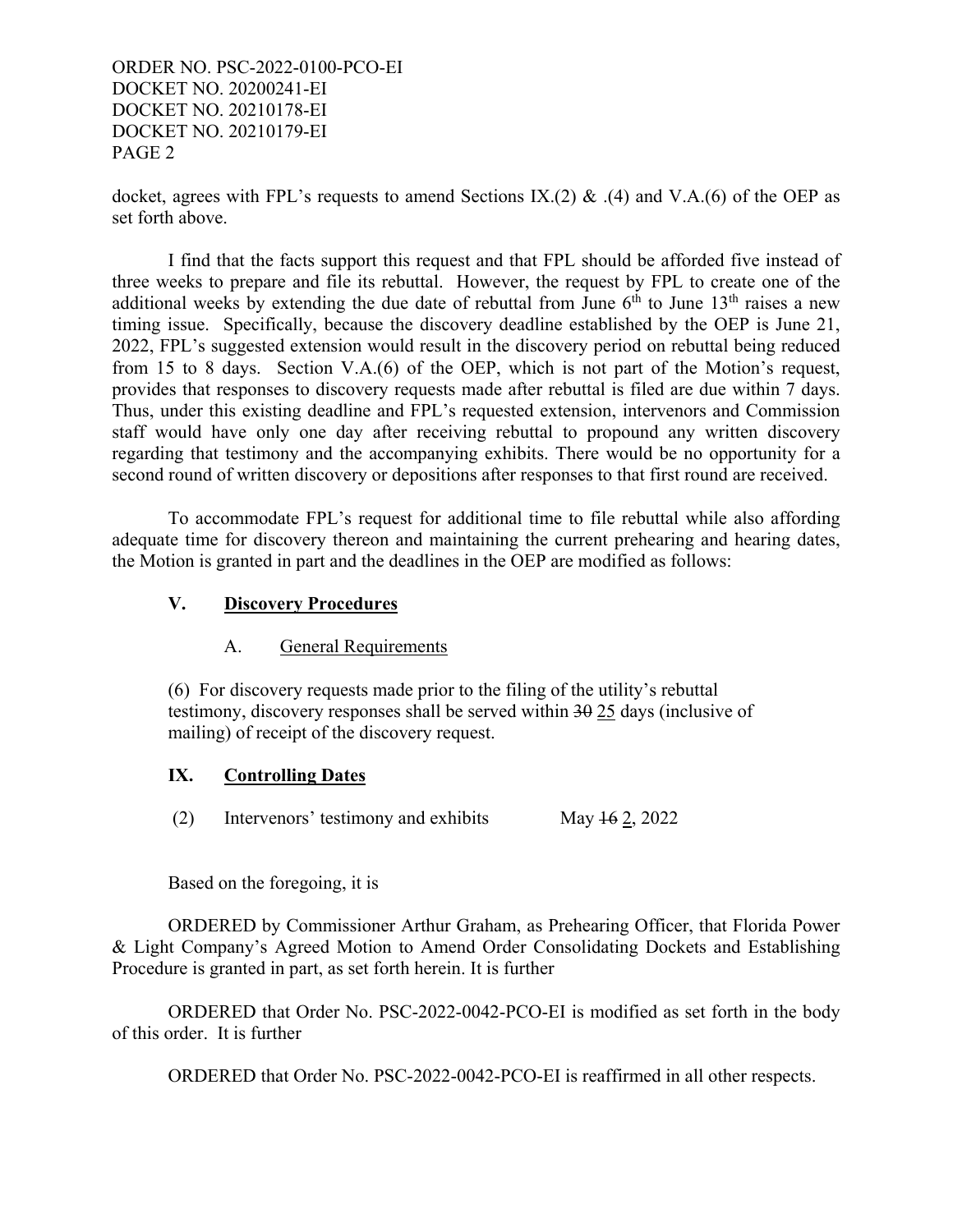ORDER NO. PSC-2022-0100-PCO-EI DOCKET NO. 20200241-EI DOCKET NO. 20210178-EI DOCKET NO. 20210179-EI PAGE 3

 By ORDER of Commissioner Art Graham, as Prehearing Officer, this 2nd day of March, 2022.

ART GRAHAM

Commissioner and Prehearing Officer Florida Public Service Commission 2540 Shumard Oak Boulevard Tallahassee, Florida 32399 (850) 413-6770 www.floridapsc.com

Copies furnished: A copy of this document is provided to the parties of record at the time of issuance and, if applicable, interested persons.

SPS

## NOTICE OF FURTHER PROCEEDINGS OR JUDICIAL REVIEW

 The Florida Public Service Commission is required by Section 120.569(1), Florida Statutes, to notify parties of any administrative hearing or judicial review of Commission orders that is available under Sections 120.57 or 120.68, Florida Statutes, as well as the procedures and time limits that apply. This notice should not be construed to mean all requests for an administrative hearing or judicial review will be granted or result in the relief sought.

 Mediation may be available on a case-by-case basis. If mediation is conducted, it does not affect a substantially interested person's right to a hearing.

 Any party adversely affected by this order, which is preliminary, procedural or intermediate in nature, may request: (1) reconsideration within 10 days pursuant to Rule 25- 22.0376, Florida Administrative Code; or (2) judicial review by the Florida Supreme Court, in the case of an electric, gas or telephone utility, or the First District Court of Appeal, in the case